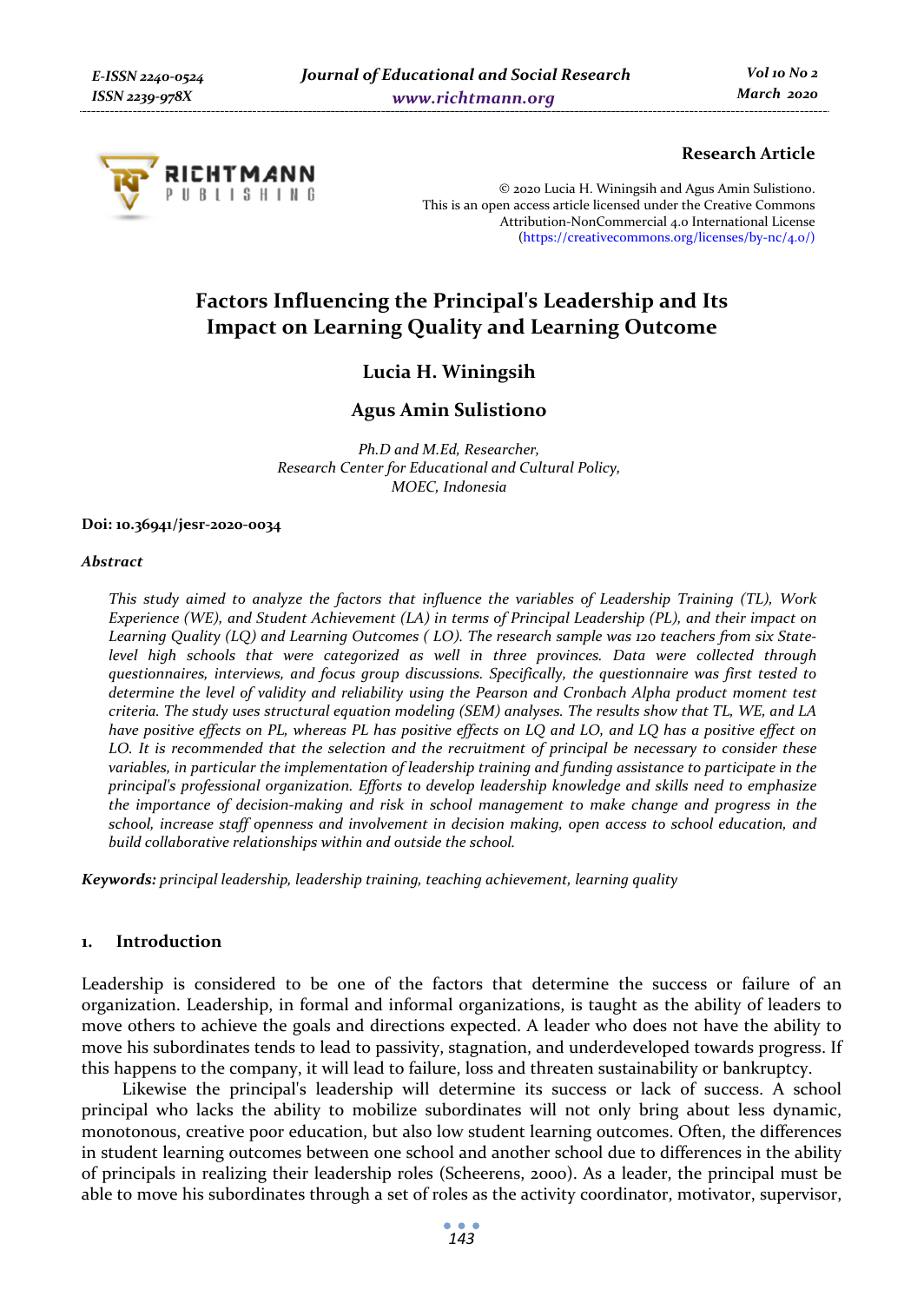and so on. The position of the principal is the focal point which becomes the driving force of school life. The realization of this role must also be supported by leadership competence consisting of having a strong vision of the future to bring the progress of its educational institutions, act as agents of change, dare to take risks for improvement and progress, act equality and democracy, be able to control emotions and act patiently - humbly - simple, and fostering harmonious and synergic social relations with school members (Leithwood et al., 1998; Kotter, 1998; Yukl, 2001; Nanus, 2004; Anderson, 2004; Luthans, 2014; Susanto, 2008; Goleman, 2003; Schein , 2014; Thoha, 2016). Ownership of leadership competencies is the basis and energy for a school principal to realize roles in managing educational institutions.

A school principal is often judged to be competent but unable to bring his educational institution towards progress. That was due to the principal's leadership being influenced by other factors. Situmorang (2019) suggested that one of the factors influencing the leadership of school principals was the training obtained. From his research it was found that there was a positive effect of training on the leadership of the school principal, further enhancing the competency of the principal's supervision in carrying out their duties. On the other hand Hartini (2012) found that work experience influenced the performance of school principals. With experience, including active participation in organizations, a school principal can apply more flexible leadership and dare to take risks to make changes. In certain cases in Indonesia in particular, there is Minister of National Education Regulation No. 28 of 2010, one of which emphasizes the recruitment of prospective principals to be done proactively by getting the most qualified teachers to become principals. Recruitment of prospective principals is carried out through a selective and active search process for all teachers who are deemed to have the qualifications, achievements and competencies to apply for and participate in the selection of prospective principals. A school principal is required to have passed the teacher competency test and has an educator certificate so that he is able to direct and implement the expected learning patterns.

How much influence these three factors have on the principal's leadership, and how the influence of the principal's leadership on the quality of learning and student learning outcomes, is the focus of the discussion in this paper. The training, work experience, and achievement factors are exogenous latent variables that influence the endogenous latent variables of the principal's leadership, then the principal's leadership is an exogenous latent variable that influences the endogenous latent variables of the quality of learning and student learning outcomes. From this analysis it is hoped that a complete understanding of the relationship between these variables can be obtained, so that conclusions and recommendations can be drawn that are needed to empower the principal's leadership.

### **2. Literature Review**

### *2.1 Leadership Principal*

Yukl (2006) suggests one of the meanings of leadership is the behavior of individuals who lead the activities of a group to achieve a certain goal. Kotter (1988), Usman, (2016), and Thoha (2016) argue that leadership is the ability to influence the behavior of others to achieve common goals. Strictly speaking, leadership is the process of the influence of one person on others to achieve common goals. There are various leadership styles that existed and realized by scholar. Dahl (2003) argues that in the present, the characteristics of the traditional leadership style in organizations is more on leaders who tend set all goals, make decisions, and lead troops and reflect an approach with a pattern of control over others. But, the demands that arise in an organization now and in the future shows that leaders need to learn to think about controlling with others through efforts to build relationships based on shared vision and form situations and conditions that support its achievement. Leaders are required to be able to help people see the whole system, encourage the work of their staff, spearhead change, and expand the capacity of people to shape the future.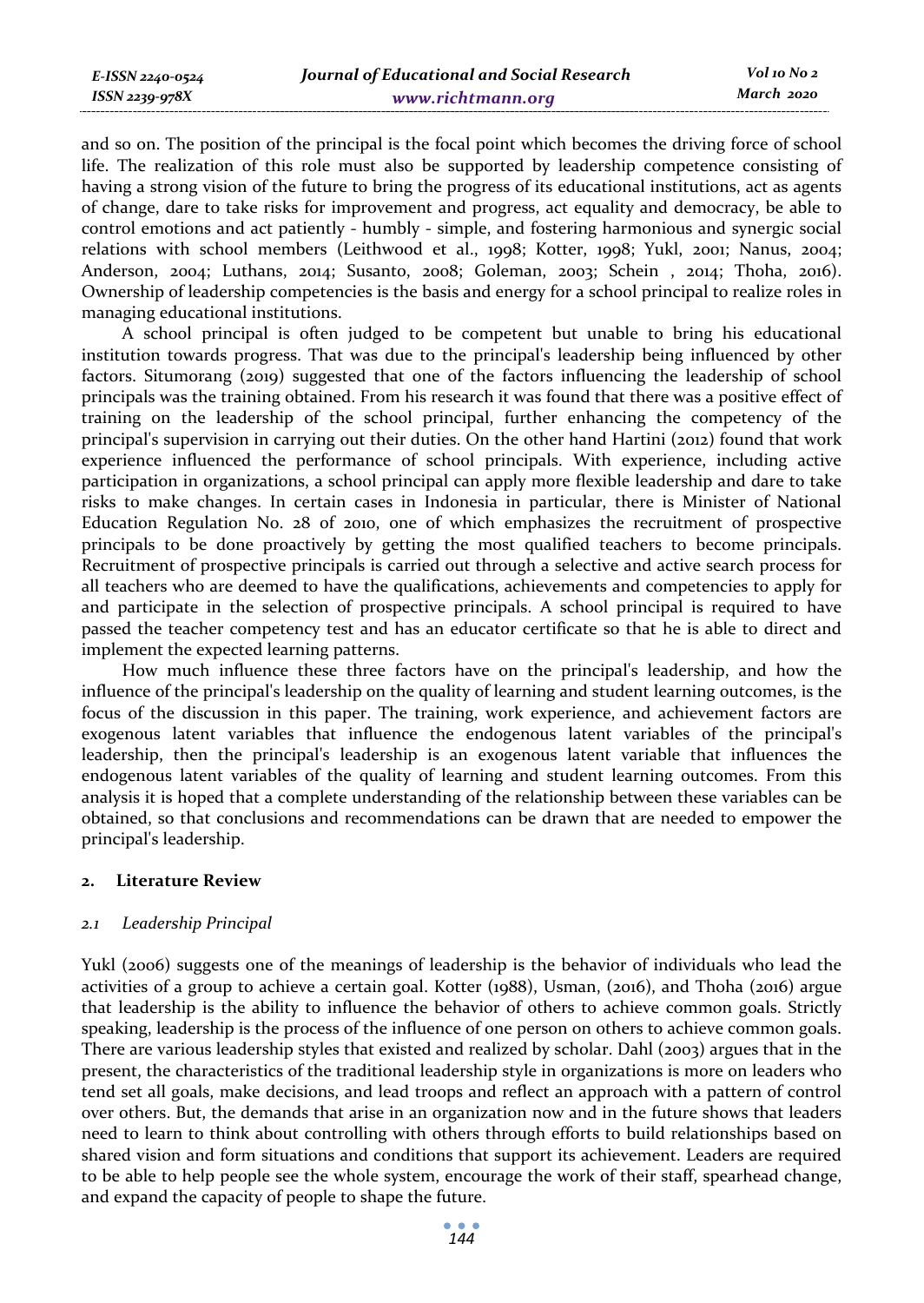| E-ISSN 2240-0524 | Journal of Educational and Social Research | Vol 10 No 2 |
|------------------|--------------------------------------------|-------------|
| ISSN 2239-978X   | www.richtmann.org                          | March 2020  |

Dahl (2003) and Nanus (2004) suggested that one of the most important functions of a leader in an organization is to create shared visions, as a picture of an ideal future for the organization. The vision includes how the form of the organization, the results / achievements achieved, and the underlying values. Vision can be created by leaders or by staff, but its goals must be widely understood and embedded in everyone's mind. Visionary leadership is a leader who always has a plan, is fully oriented towards results, adopts new visions that are challenging, needed and can be reached, communicating vision and influencing others. Vision is a future that isb realistic, trustworthy, and interesting to where the goals of the organization will be taken, a better future than the present conditions.

One of the leaders' criteria is the principal in charge of managing his or her educational institution. The success of the school's implementation of education is highly dependent on the ability of the headmaster to mobilize his subordinates (academic and administrative) to achieve their goals. That ability is strongly influenced by the competence of the principal, the vision of the future, the courage to take risks, act as a change agent, and more. Without these aspects the desire of the uninitiated principal would be passive, monotonous, creative poor, and ultimately lead to stagnant and unsatisfactory results (Leithwood et al, 1998; Kotter, 1998; Nanus, 2004; Anderson, 2004; Luthans, 2014; Susanto, 2008).

#### *2.2 Influence Factors*

The principal's leadership style and behavior not only depend on the ownership of competencies and vision but also influenced by a number of factors, including leadership training that has been obtained by the principal, work experience (including organizing), and work performance as a teacher. These three factors are thought to have a significant influence on principals in realizing visionary, active, creative leadership behavior, acting as agents of change, having ability to take risks for improvement, and so on.

### *2.2.1 Leadership Training*

There are various opinions expressed by management experts regarding the meaning of training. In this paper the notion of training refers to the meaning associated with the skills and abilities needed for work that is being and will be done (Ivancevich, 2007). Implicitly, this leadership training can be interpreted as an effort to form and develop, hone and improve one's leadership abilities. Leadership ability is one important key so that a leader will able to conduct a good management, will able to provide proper direction to move all his subordinates to achieve certain goals and to develop the organization.

Besides, the acquisition of leadership training is also an important element that needs to be owned by a school principal. Through this kind of training, a school principal can obtain a variety of leadership styles, theoretical and practical abilities, so that will capable to carry out his duties. Training related to the theoretical aspects consists of about how to handle changing management, crisis management, effective collaborative leadership, effective communication, managing teamwork, decision making and problem solving, and others, as well as practical and related to mental abilities, self-motivation, emotional intelligence, and so on. (Anderson, 2004; Goleman, 2003; Agung, 2010). Surizal, Marzolina, and Marpaung (2014) show that training has an influence on the leadership of principals, then has an influence on teacher competencies. In this paper also stated the alleged influence of the relationship between the training received by the principal and his/her leadership.

### *2.2.2 Work Experience*

Another factor thought to have an influence on the principal's leadership is work experience. Simply, work experience can be interpreted as the length of time someone worked, both in the number of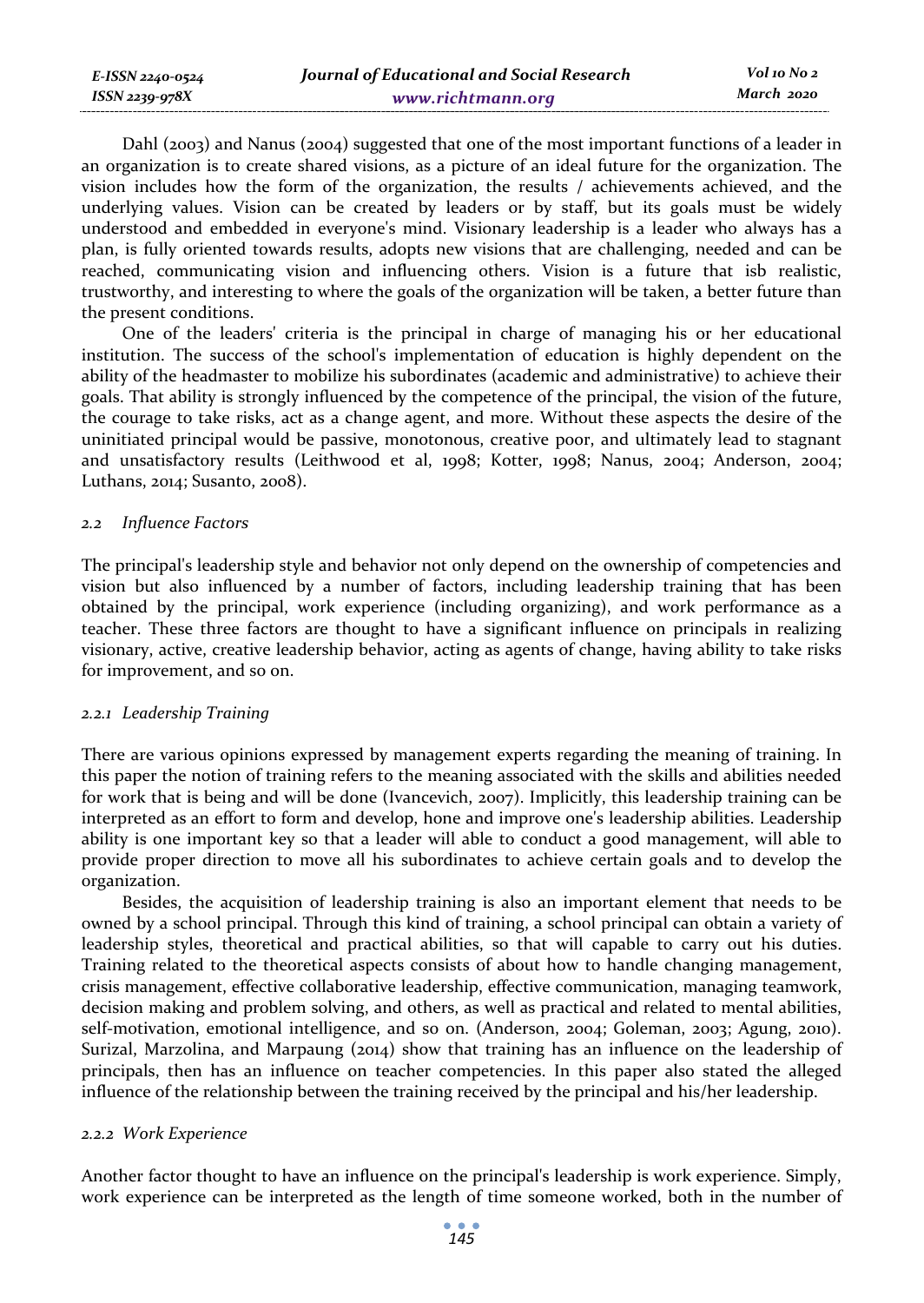| E-ISSN 2240-0524 | Journal of Educational and Social Research | Vol 10 No 2 |
|------------------|--------------------------------------------|-------------|
| ISSN 2239-978X   | www.richtmann.org                          | March 2020  |

years of work and types of work. Johnson (2007) argues that experience raises a person's potential because of the formation of knowledge or skills about methods, techniques, and ways of carrying out a job. In principle, work experience is an understanding of something that is lived, and appreciation that makes an experienced and skilled work. With the experience gained someone will be skilled and able to carry out their work duties. Learning outcomes from work experience will make the person work more effectively and efficiently.

In the context of the principal, work experience is thought to influence the level of mastery of knowledge and skills in carrying out his work. Work experience will cast doubt, because a job has been carried out or already knows where the direction and purpose will be obtained. An inexperienced headmaster will undoubtedly be anxious, anxious, passive, and lack the courage to take risks, and fear failure. Hartini (2012) and Wirawan, Bagia, and Susila (2016) suggested a positive influence of work experience on the competency of the principal. The same thing was found by Salwa, Kristiawan, and Lian (2019) that work experience is one of the variables that has a positive influence on the performance of school principals.

#### *2.2.3 Teaching Achievement*

The principal is often considered a unique status, so it cannot be handled by just anyone. The assumption of a School Principal is not enough just based on knowledge and ability regarding organizational management, but must be able to recognize, understand, and live the basic tasks of his subordinates, especially teachers. Therefore a school principal is often required to be from a teacher or has been a teacher. In the Indonesian context, for example, the recruitment of principals is affirmed in the Minister of National Education regulation No. 13 of 2007 who must meet the minimum academic qualifications of Bachelor's Degree (S-1) and have four competencies (personality, managerial, entrepreneurship, and supervision) and already have an educator certificate. The latter is obtained by the teacher through the competency test conducted by the government.

Recruitment of school principals is carried out by giving priority to teachers who are considered to have good academic and non-academic achievements. The basic assumption for appointing the principal is to be implemented selectively so that a leader who is able to bring changes and improvements in the process and results of education can be obtained. The above description implicitly shows that there are at least  $4$  (four) requirements that accompany the recruitment of principals, namely: minimum educational background of bachelor, passing teacher competency test and having an education certificate, having achievement (academic or non-academic), and being able to produce learning achievement students are classified as good. These four aspects are the indicators underlying the promotion of school principal recruitment.

### *2.2.4 Learning Quality*

Quality learning processes and outcomes can be achieved if supported by qualified, competent, and professional teachers. The experience of many schools shows that qualified, competent, and professional teachers have only been produced by the principal's leadership style in managing their educational institutions. Principals with a passive leadership style, lacking vision and goals, stuck in routine work, monotonous, less concerned about subordinate careers, less motivating, and so on, will certainly affect the performance of subordinates who are low and not oriented towards achievement. Conversely, a leadership style that is more visionary, progress-oriented, caring and motivates subordinates, rewards achievements, and so on, tends to encourage subordinates to work better to support the achievement of shared goals.

That statement is not excessive. Chanthea (2013) found that the principal's leadership style increases the knowledge and mastery of the discipline of teacher studies. Emmanouil, Osia MA, Paraskevi-Ioanna (2014) suggested an influence between leadership and teacher effectiveness. Rini, Nurhaeni, and Indrawati (2019) show that there is a positive relationship between leadership and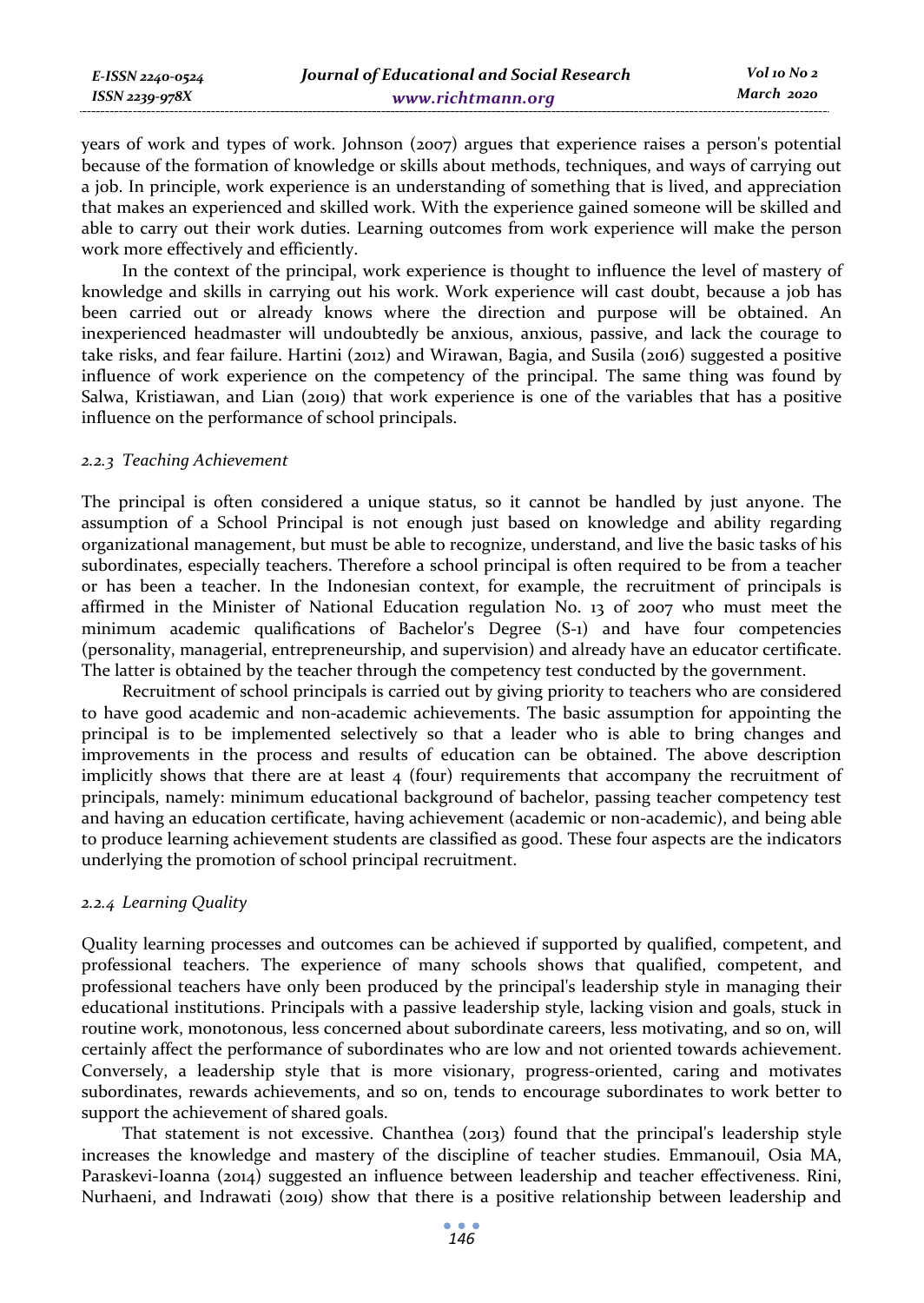teacher work performance and motivation. Listyasari (2013), Kurniawati (2016), and Siteni (2016) showed a positive influence between the principal's leadership and the teacher's performance. The explicit leadership of the school head affects the quality of learning in the school.

# *2.2.5 Learning outcomes*

Principal's leadership is also thought to be a determinant of the conduciveness of student learning processes and outcomes. Competent and professional headmaster's leadership will produce systematic and directed education management which will ultimately achieve good results in all aspects, especially student learning outcomes. Various studies reinforce the statement that there is a significant influence between the principal's leadership on the achievement of educational outcomes in schools. Ishaq et al. (2016) found a positive influence between the principal's leadership role on teacher performance, then affecting student learning outcomes. Mutiara et al. (2017) suggested that school principals have a role in improving the quality of education. In line with this, Fadhli (2016) and Mbeu and Anwar (2011) concluded that school principals are one of the key and important factors in creating effective schools.

In a globalized life characterized by a situation of intense competition between nations in the struggle for limited resources, the role of education is getting heavier. Only a nation that has high quality and competitive human resources can utilize it to improve the welfare of life. Implicit implementation of education in schools is also demanded to be able to develop competent, creative, critical thinking, collaborative, communication, and problems solving student outputs (Agung, 2017; Pearlman, 2006; ISTE, 2008). The implicit role of school principals in managing their educational institutions is even more severe, especially in directing and moving their teachers to achieve student output that is aligned with the needs of globalization.

# *2.2.6 Framework*

Diagram 1 shows the framework of the relationship of influence between variables used in this study.



**Diagram 1.** Factors Influencing the Principal' Leadership and Its Impact om Learning Quality and Learning Outcome

# **3. Methodology**

# *3.1 Sampel Study*

This study is part of the results of research that seeks to analyze teacher perceptions of the factors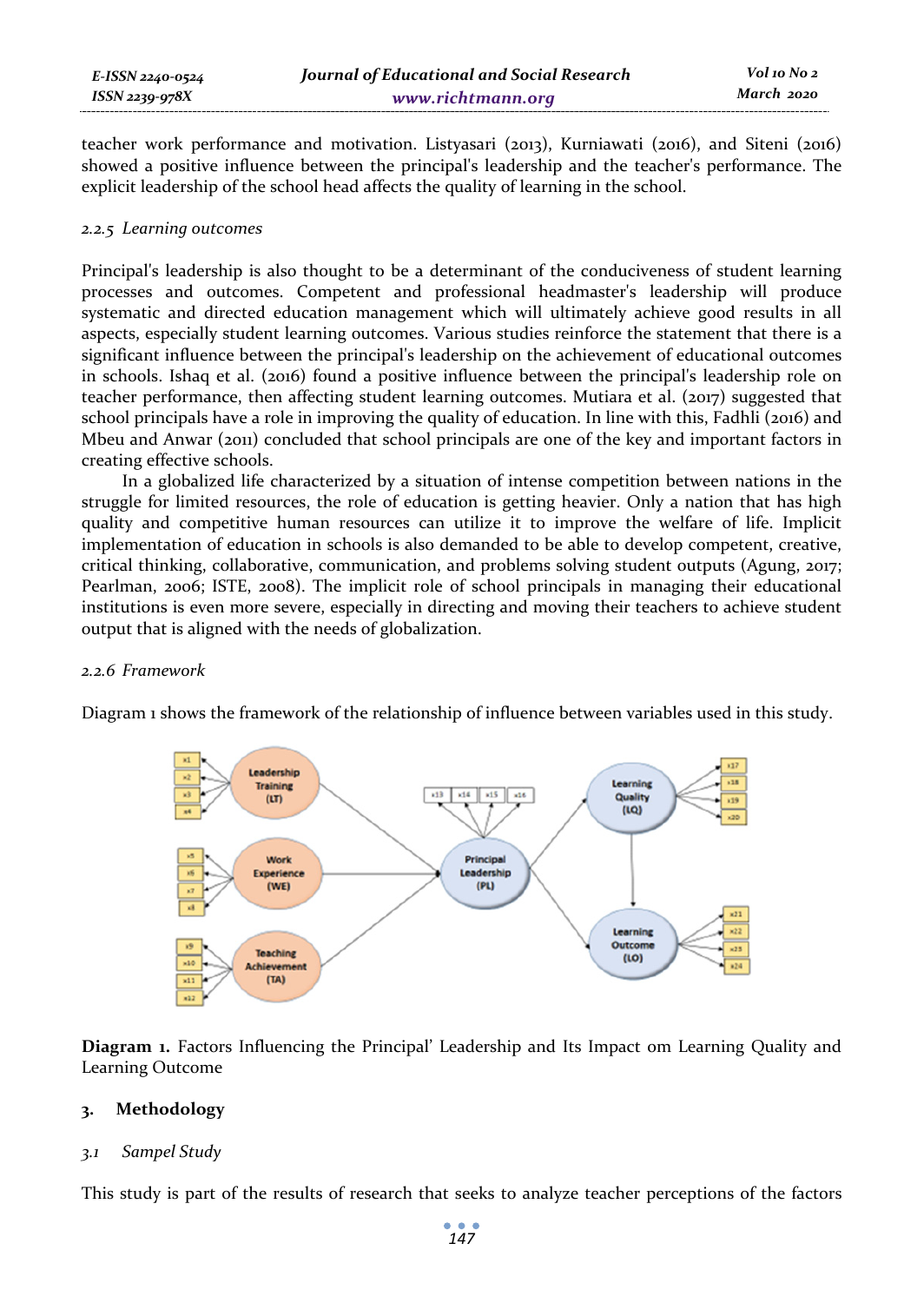affecting the leadership of principals and their impact on the quality of learning and learning outcomes. The research locations were carried out in three provinces in the Republic of Indonesia, namely DKI Jakarta, West Java, and Banten. From this study selected state high school level schools through random purposive techniques. The selected schools are categorized well with the recruitment of principals conducted through strict selection, due to the desire to maintain the quality of educational outcomes. From each province, 2 (two) state high schools were obtained.

#### *3.2 Sample Respondent*

The research respondents were permanent teachers in the sample schools obtained through random sampling techniques. From each school 20 teachers were taken, so that the overall study respondents numbered 120 people.

# *3.3 Collecting data and information technique*

Data was collected through questionnaires, interviews, and focus group discussions (FGD). The research questionnaire was distributed to a sample of teachers and interviews were conducted with the Principal in the sample school and the Supervisor in the Provincial Education Office. Especially the questionnaire, before the trial was conducted to determine the level of validity and reliability using product moment test from Pearson and Cronbach Alpha with the help of the SPSS 24.0 version program. The minimum validity criteria for the validity test is =  $0.361$ , and the reliability test is  $\ge 0.6$ (Soegiyono, 2010). From the results of the tests obtained, that most items of statements or questions in the study proved to be valid and reliable, so that they met the requirements to be applied.

In addition to this, FGD were conducted with participants from the elements of teachers, Principals, Supervisors, and Education Office Officials.

### *3.4 Analysis Techniques*

The analysis used structural equation modelling (SEM) using the Lisrel 8.70 program. SEM can be used because the number of samples meets the minimum requirement of 100 respondents (Kusnendi, 2009; Haryono and Wardoyo, 2013).

### **4. Finding**

#### *4.1 Respondent Characteristic*

From the fieldwork, 120 teacher respondents were filled out and returned the questionnaires and deserved further processing and analysis. Of that total 77 people (64.17%) were women and 43 people (35.83%) were men. The respondent's work experience as a teacher varies from a low of 8 (eight) years to a high of 30 years. 95.83% of respondents said they had run a competency test and had an educator certificate, another 4.17% were waiting for the opportunity to carry out the competency test.

All teachers are state civil servants (ASN) and receive monthly salaries from the government plus teacher certification allowances and provincial government incentives. The level of income received by the teacher depends on the grade as (ASN), but from respondents' answers ranging from Rp. 12 million - Rp. 20 million ( $\text{\$}1 \text{ USD} = \text{Rp}$ . 14,000). Some teacher respondents were appointed as vice principals to handle curriculum, or student, or infrastructure matters, so they also received honorarium from schools, while teachers (almost all) had other duties as homeroom teachers who did not receive fees from schools. In terms of income, the government usually provides religious holiday allowances once a year and other incentives of one month salary / year (called: salary 13). From the income side, the status of the teacher is in the category of a prosperous state civil servant compared to most teachers who work in private schools.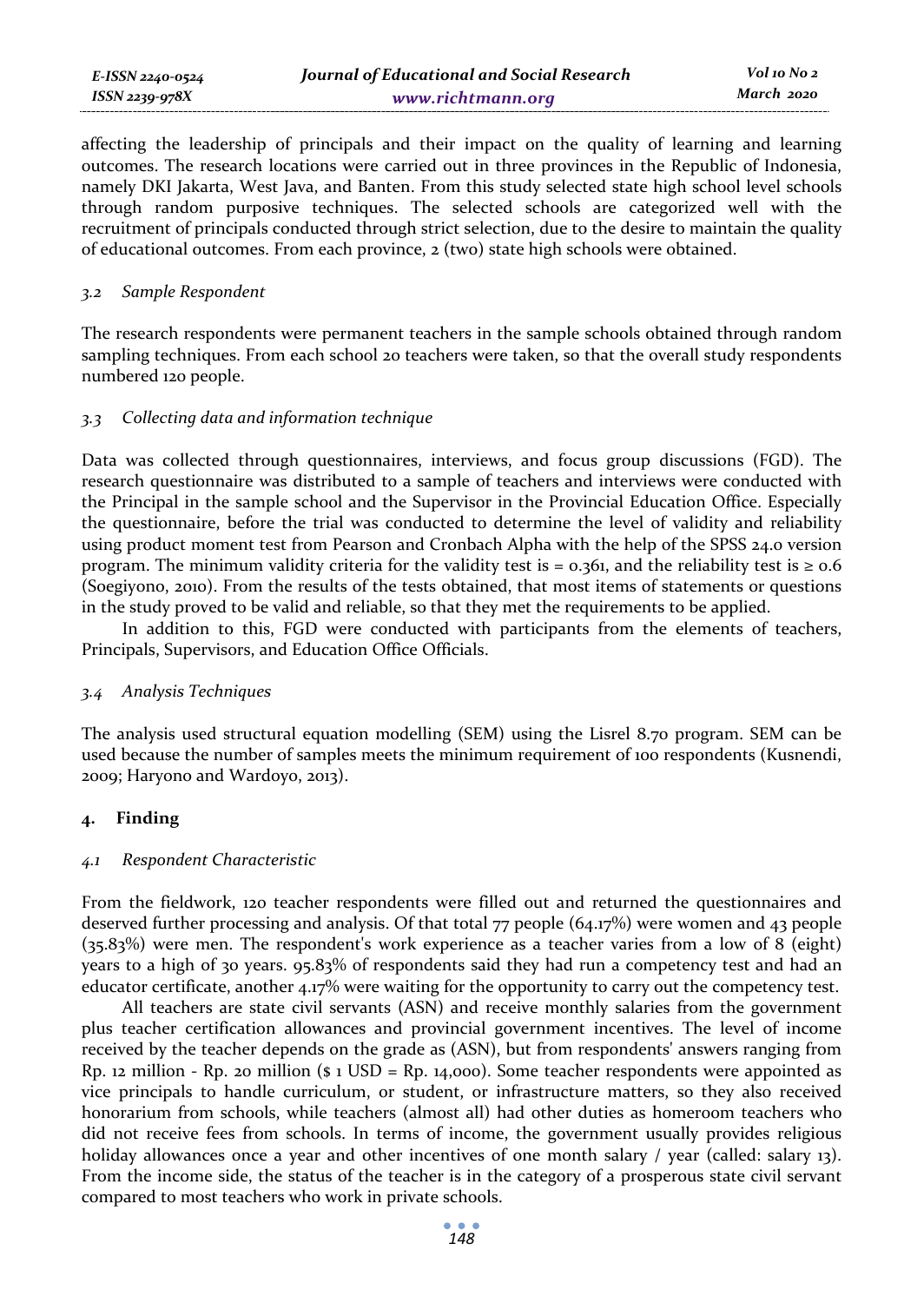# *4.2 Test the validity and reliability with CFA (Confirmatory Factor Analysis)*

Validity test is related to measuring variables so that they are said to be valid or not. Validity test is done by comparing the loading factor value with a minimum limit of 0.5. If the loading factor value is greater than 0.5 then the indicator is valid. Reliability test shows the extent to which a measuring instrument that can provide relatively the same results if carried out measurements again on the same object. The reliability value is measured by Construct Reliability (CR) and Variance Extract (VE). It is said to be reliable if the value of CR> 0.70 and VE> 0.50. Following is a table for testing the validity and reliability of the questionnaire.

**Table 1**. Test Validity and Reliability

| Variable         | Indicators       | <b>SLF</b> | CR    | V <sub>F</sub> | Conclusion       |
|------------------|------------------|------------|-------|----------------|------------------|
|                  | X1               | 0.90       |       |                |                  |
| Leadership       | X <sub>2</sub>   | o.88       | 0.931 | 0.771          | Valid & Reliable |
| Training (LT)    | X3               | 0.81       |       |                |                  |
|                  | $X_4$            | 0.91       |       |                |                  |
|                  | X5               | 079        |       |                |                  |
| Work             | <b>x6</b>        | 079        | 0.900 | 0.692          | Valid & Reliable |
| Experience (WE)  | X7               | 0.89       |       |                |                  |
|                  | x8               | 0.85       |       |                |                  |
|                  | X <sub>9</sub>   | 0.89       |       |                |                  |
| Teaching         | <b>X10</b>       | 0.92       | 0.911 | 0.722          | Valid & Reliable |
| Achievement (TA) | X11              | 0.67       |       |                |                  |
|                  | X12              | 0.89       |       |                |                  |
|                  | X13              | 0.78       |       |                |                  |
| Principal        | X14              | 0.75       | 0.844 | 0.577          | Valid & Reliable |
| Leadership (PL)  | X15              | 0.63       |       |                |                  |
|                  | x <sub>16</sub>  | 0.86       |       |                |                  |
|                  | X17              | 0.75       |       |                |                  |
| Learning         | x <sub>1</sub> 8 | 0.83       | 0.901 | 0.695          | Valid & Reliable |
| Quality (LQ)     | <b>X19</b>       | 0.85       |       |                |                  |
|                  | <b>X20</b>       | 0.90       |       |                |                  |
|                  | X21              | 0.83       |       |                |                  |
| Learning         | X22              | 0.95       | 0.880 | 0.650          | Valid & Reliable |
| Outcome (LO)     | X23              | 0.67       |       |                |                  |
|                  | X24              | 0.75       |       |                |                  |

**Source:** Study factors influencing the principal's leadership and its impact on learning quality and learning outcome, 2019.

The validity test results show that all indicators have a loading factor (SLF) value> 0.50. In the Leadership Training (LT), Work Experience (WE), Teaching Achievement (TA), Principal Leadership (PL), Learning Quality (LQ), and Learning Outcome (LO) variables, the results of the overall validity test show that all indicators have a loading factor value (SLF)> 0.50. The reliability test results showed a CR value greater than 0.70 and a VE value greater than 0.50. All indicators  $x_1 - x_2$ represent valid and reliable criteria.

# *4.3 Model Match Test*

Structural model analysis in SEM begins with testing the suitability of the overall model seen based on the Goodness-of-Fit Index (GFI) statistical indicators of the LISREL output (Hair et al, 2006).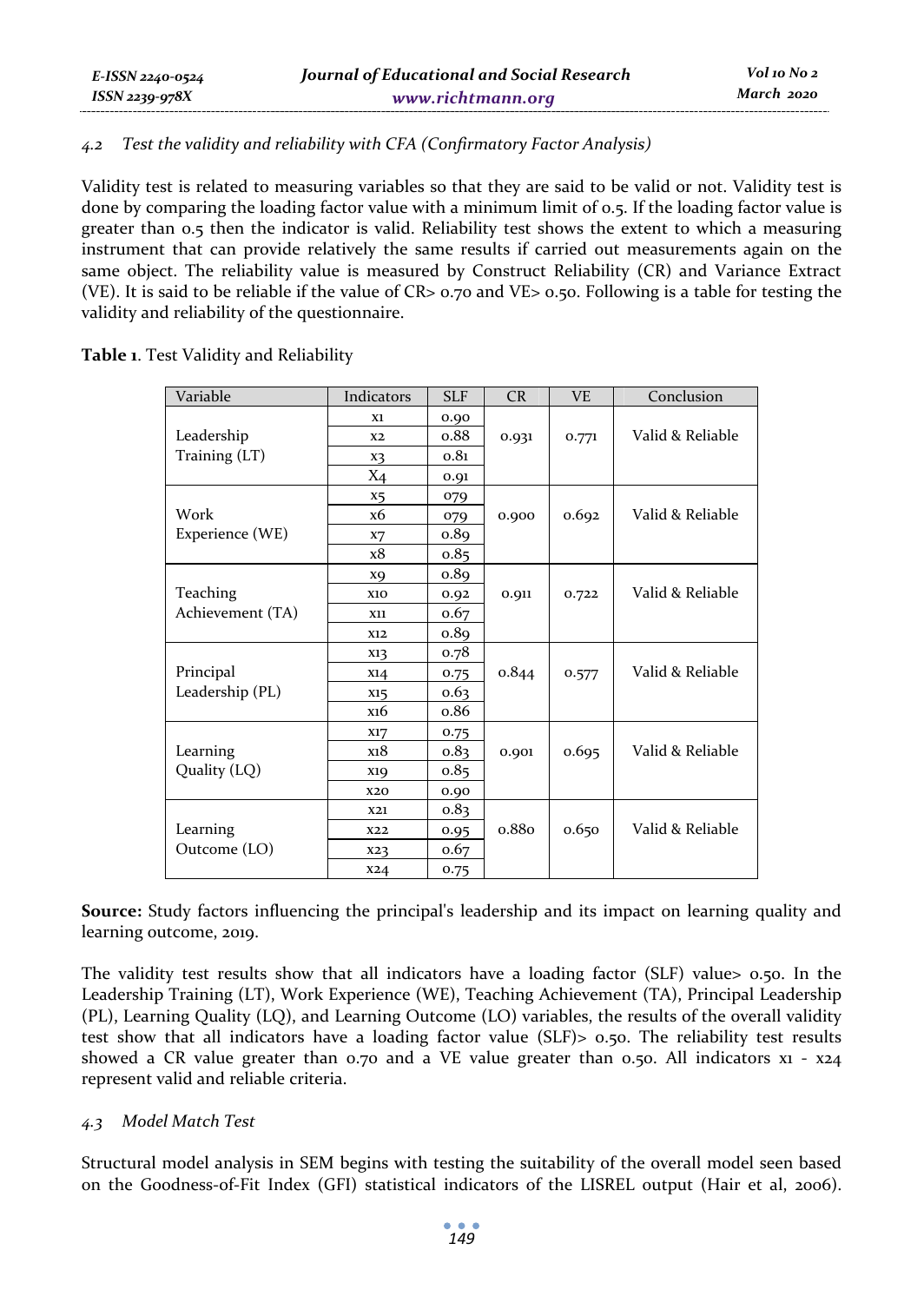Overall summary of the critical values of the model fit test can be seen in the summary of Table 2.

**Table 2.** Model Match Test

| Goodness-of-Fit                                | Cutt-off-Value              | Results | Conclusion |
|------------------------------------------------|-----------------------------|---------|------------|
| RMR(Root Mean Square Residual)                 | $\leq$ 0,05 atau $\leq$ 0,1 | 0.0110  | Good Fit   |
| RMSEA(Root Mean square Error of Approximation) | $\leq 0.08$                 | 0.0194  | Good Fit   |
| GFI(Goodness of Fit)                           | $\geq 0.90$                 | 0.97    | Good Fit   |
| AGFI(Adjusted Goodness of Fit Index)           | $\geq 0.90$                 | 0.96    | Good Fit   |
| CFI (Comparative Fit Index)                    | $\geq 0.90$                 | 0.99    | Good Fit   |
| Normed Fit Index (NFI)                         | $\geq 0.90$                 | 0.97    | Good Fit   |
| Non-Normed Fit Index (NNFI)                    | $\geq 0.90$                 | 0.98    | Good Fit   |
| Incremental Fit Index (IFI)                    | $\geq 0.90$                 | 0.99    | Good Fit   |
| Relative Fit Index (RFI)                       | $\geq 0.90$                 | 0.96    | Good Fit   |

**Source:** Study factors influencing the principal's leadership and its impact on learning quality and learning outcome, 2019.

Table 2 shows all indicators showing that the SEM model is Fit or good. Data from the questionnaire was able to answer the theory that was built.

# *4.4 Structural Equation Results (SEM)*

Data analysis techniques in this study used Structural Equation Modeling (SEM) which was operated using the LISREL program version 8.7. The advantage of SEM application is its ability to confirm the dimensions of a concept or factor that is very commonly used in management as well as its ability to measure the influence of relationships that theoretically exist (Ferdinand, 2002). The structural model and loading factor values of the processed data are shown in diagrams 2 and 3.



Chi-Square=45.57, df=21, P-value=0.098065, RMSEA=0.0194

# **Diagram 2.** Standardized Loading Factor

**Source:** Study factors influencing the principal's leadership and its impact on learning quality and learning outcome, 2019.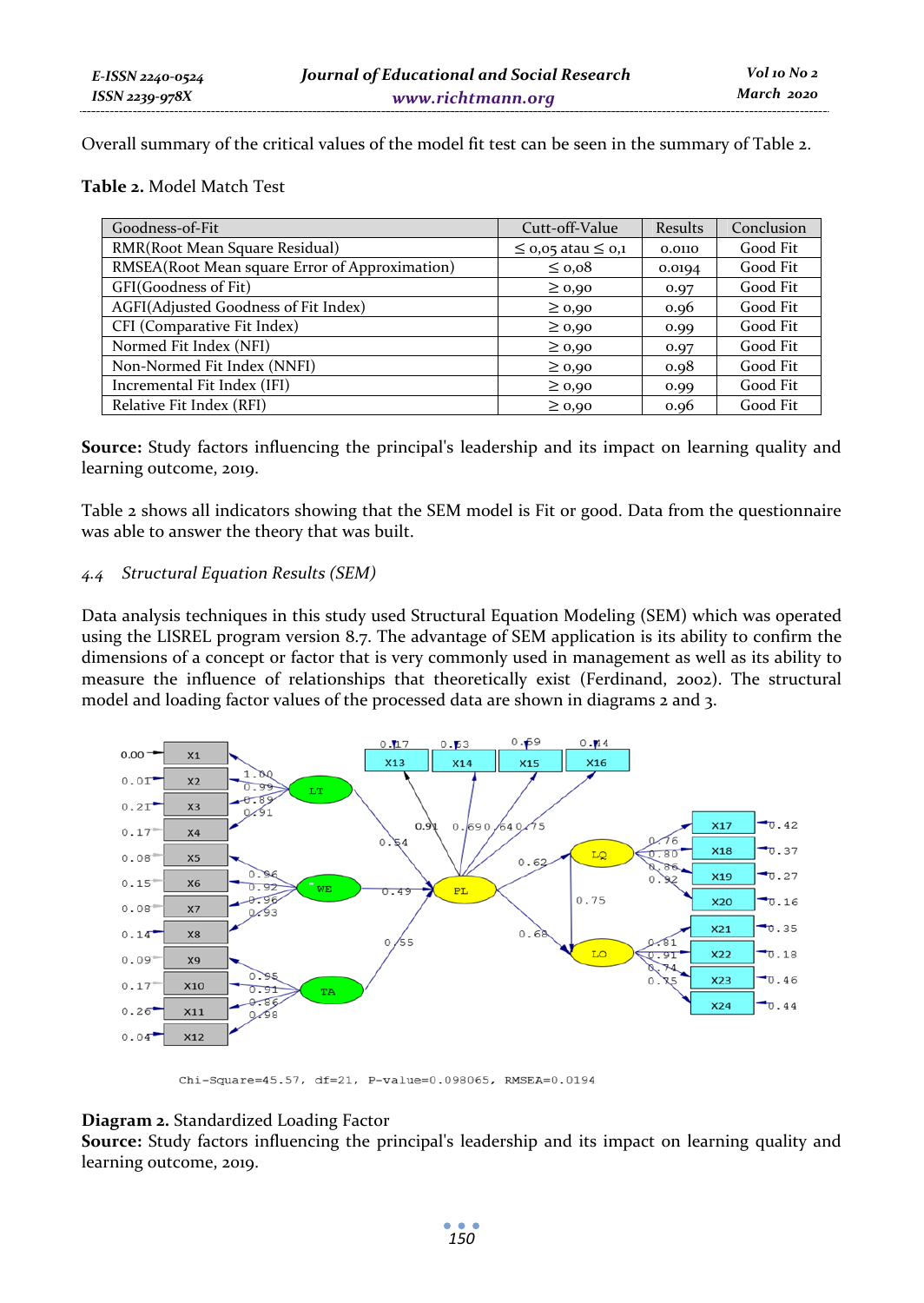

# **Diagram 3.** T-Value

**Source:** Study factors influencing the principal's leadership and its impact on learning quality and learning outcome, 2019.

### *4.5 Hypothesis Test Results*

Hypothesis testing in this study was done by looking at the critical value (CR) at a 95% confidence level or 5% error, then the CR value received was> 1.96 (Hair, et.al, 2006). The table 4 explains that the nine hypotheses proposed are acceptable because they obtain a t-value> 1.96, while four rejected hypotheses have a t-value <1.96.

| Table 3. Hypothesis Test Results |  |
|----------------------------------|--|
|----------------------------------|--|

| Hypothesis            | Loading | T-Value | Conclusion                 |
|-----------------------|---------|---------|----------------------------|
| $LT \rightarrow PL$   | 0.54    | 27.38   | <b>Hypothesis Accepted</b> |
| $WE$ $\rightarrow$ PL | 0.49    | 26.09   | <b>Hypothesis Accepted</b> |
| $TA$ $\rightarrow$ PL | 0.55    | 27.83   | <b>Hypothesis Accepted</b> |
| $PL \rightarrow LO$   | 0.62    | 24.38   | <b>Hypothesis Accepted</b> |
| PL $\rightarrow$ LO   | 0.68    | 25.98   | <b>Hypothesis Accepted</b> |
| - LO                  | 0.75    | 25.52   | <b>Hypothesis Accepted</b> |

**Source:** Study factors influencing the principal's leadership and its impact on learning quality and learning outcome, 2019.

The results above show that the hypothesis proposed in the study concluded accepted. From the existing hypothesis, the Teaching Achivement (TA) variable has the highest value in giving a positive influence on the Principal Leadership (PL) variable compared to the Leadership Training (LT) and Work Experience (WE) variables. Furthermore PL variables have a higher positive effect on Learning Outcome (LO) than Learning Quality (LQ). But the Learning Quality (LQ) variable has a relatively large positive effect on the Learning Outcome (LO) variable. If seen from the results in table 3, the greatest positive influence is the influence of the Learning Quality (LQ) variable on the Learning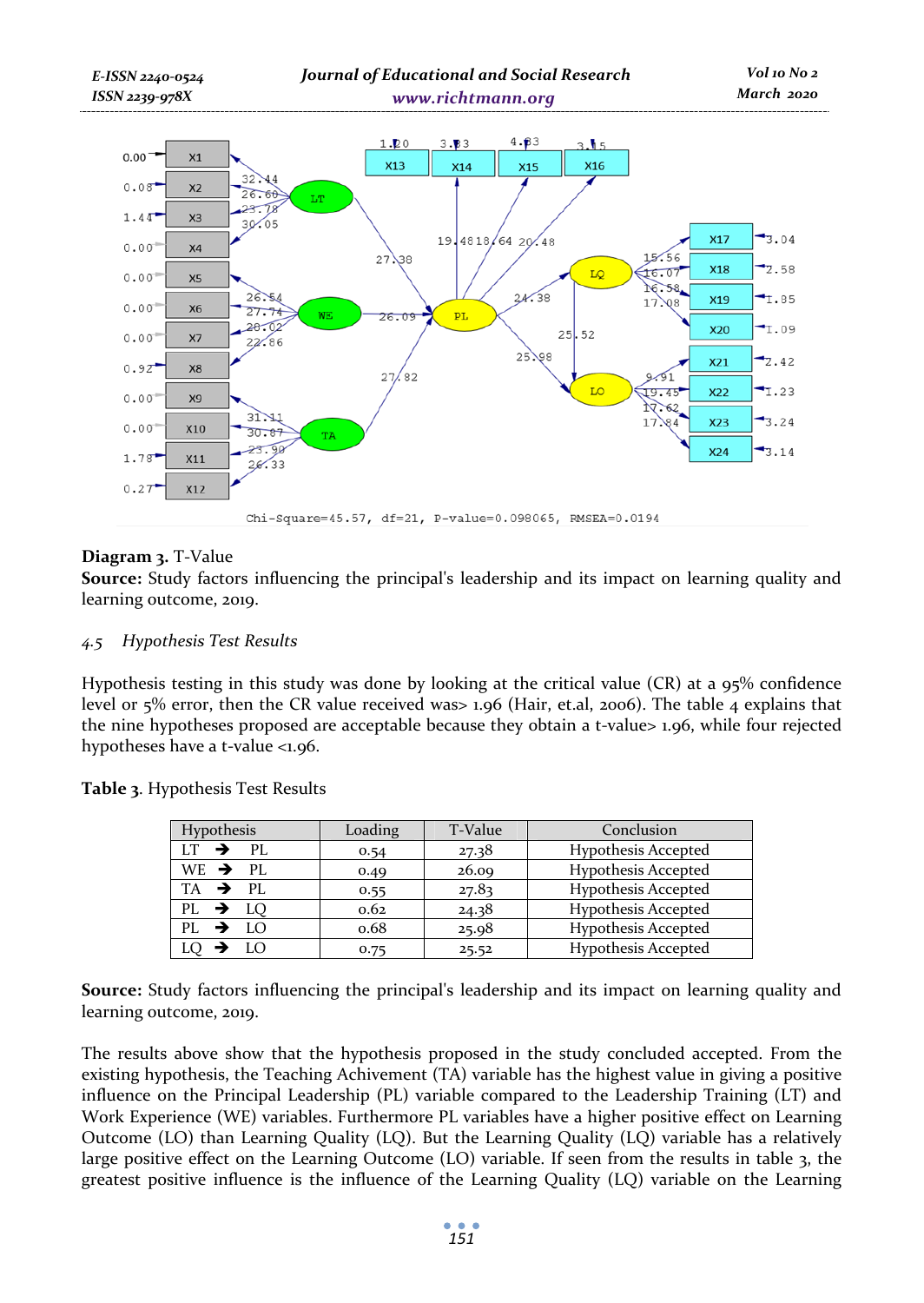Outcome (LO) variable.

# *4.6 Testing indicators in variables*

Based on the results of structural tests it is known the amount of contribution from the indicator values for each variable studied, as in table 4.

|  |                             | Table 4. Test results of relationships between indicators of exogenous latent variables and |  |  |  |  |
|--|-----------------------------|---------------------------------------------------------------------------------------------|--|--|--|--|
|  | endogenous latent variables |                                                                                             |  |  |  |  |

| Variables            | Indicators                                     | Loading | Construct   | Contribution |  |
|----------------------|------------------------------------------------|---------|-------------|--------------|--|
|                      |                                                | value   | Coefficient |              |  |
|                      | $x_1$ = Accomodation                           | 0.00    | 1.00        | 0.0000       |  |
| Leadership Training  | $xz =$ Instructure                             | 0.01    | 0.99        | 0.0099       |  |
| (LT)                 | = Module<br>X3                                 | 0.21    | 0.89        | 0.1869       |  |
|                      | = Field practice<br>X <sub>4</sub>             | 0.17    | 0.91        | 0.1547       |  |
|                      | = Non-teacher workers<br>X5                    | 0.08    | 0.96        | 0.0768       |  |
| Work Experience      | = Professional organization<br><b>x6</b>       | 0.15    | 0.92        | 0.1380       |  |
| (WE)                 | $=$ Social organization<br>X7                  | 0.08    | 0.96        | 0.0768       |  |
|                      | = Teaching experience<br>x8                    | 0.14    | 0.93        | 0.1302       |  |
|                      | $xq$ = Increased formal education              | 0.09    | 0.95        | 0.0855       |  |
| Teaching Achievement | $x_{10}$ = Continuing professional development |         | 0.91        | 0.1547       |  |
| (TA)                 | $x_{11}$ = Academic achievement                | 0.26    | o.86        | 0.2236       |  |
|                      | $x_{12}$ = Non-academic achievement            | 0.04    | 0.98        | 0.0392       |  |
|                      | $x_{13}$ = The principal's vision              | 0.17    | 0.91        | 0.1547       |  |
| Principal Leadership | $x_{14} =$ Openness                            | 0.53    | 0.69        | 0.3657       |  |
| (PL)                 | $x_{15}$ = Dare to risk change                 | 0.69    | 0.64        | 0.4416       |  |
|                      | $x16 =$ Building social relationships          | 0.44    | 0.75        | 0.3300       |  |
|                      | $x_17$ = Material enrichment                   | 0.42    | 0.76        | 0.3192       |  |
|                      | $x_18 =$ Collaborative                         | 0.37    | 0.80        | 0.2960       |  |
| Learning Quality     | $x_1$ q = factual problem solving              | 0.27    | 0.86        | 0.2322       |  |
| (LQ)                 | $x_{20}$ = Learning tasks                      | 0.16    | 0.92        | 0.1472       |  |
|                      | X21 = Mastery of knowledge and skills          | 0.35    | 0.81        | 0.2835       |  |
| Learning Outcome     | $x_{22}$ = Builds character and personality    | 0.18    | 0.91        | 0.1638       |  |
| (LO)                 | $xz_3$ = Continuity of education               | 0.46    | 0.74        | 0.3404       |  |
|                      | $x_{24}$ = Acceptance at favorite school       | 0.44    | 0.75        | 0.3300       |  |

**Source:** Study factors influencing the principal's leadership and its impact on learning quality and learning outcome, 2019.

# **5. Discussion**

Hypothesis testing results show that exogenous latent variables positively influence endogenous latent variables. Training Leadership (LT) variables had a positive effect on Principals Leadership (PL) variables of 0.54. The training module completeness indicator  $(x<sub>3</sub>)$  contributed the highest value to the Leadership Training (LT) variable of 0.1869, followed by the field practice indicator  $(x_4)$  of 0.1547, and the instructor (x2) of 0.0099. The accommodation indicator  $(x_1)$  has a contribution value of 0.000, as it can generally be assumed that respondents are already provided by the training organizers. These results indicate that in leadership training, principals need to be given theory based on modules and fieldwork. These two indicators are very important in building knowledge and leadership skills after becoming a Principal who will be used as the basis for managing his or her educational institution. Sa'ud (2011) shows the impact of education and training on the performance of principals. Similar findings by Anggraeni (2019) found that training programs can improve the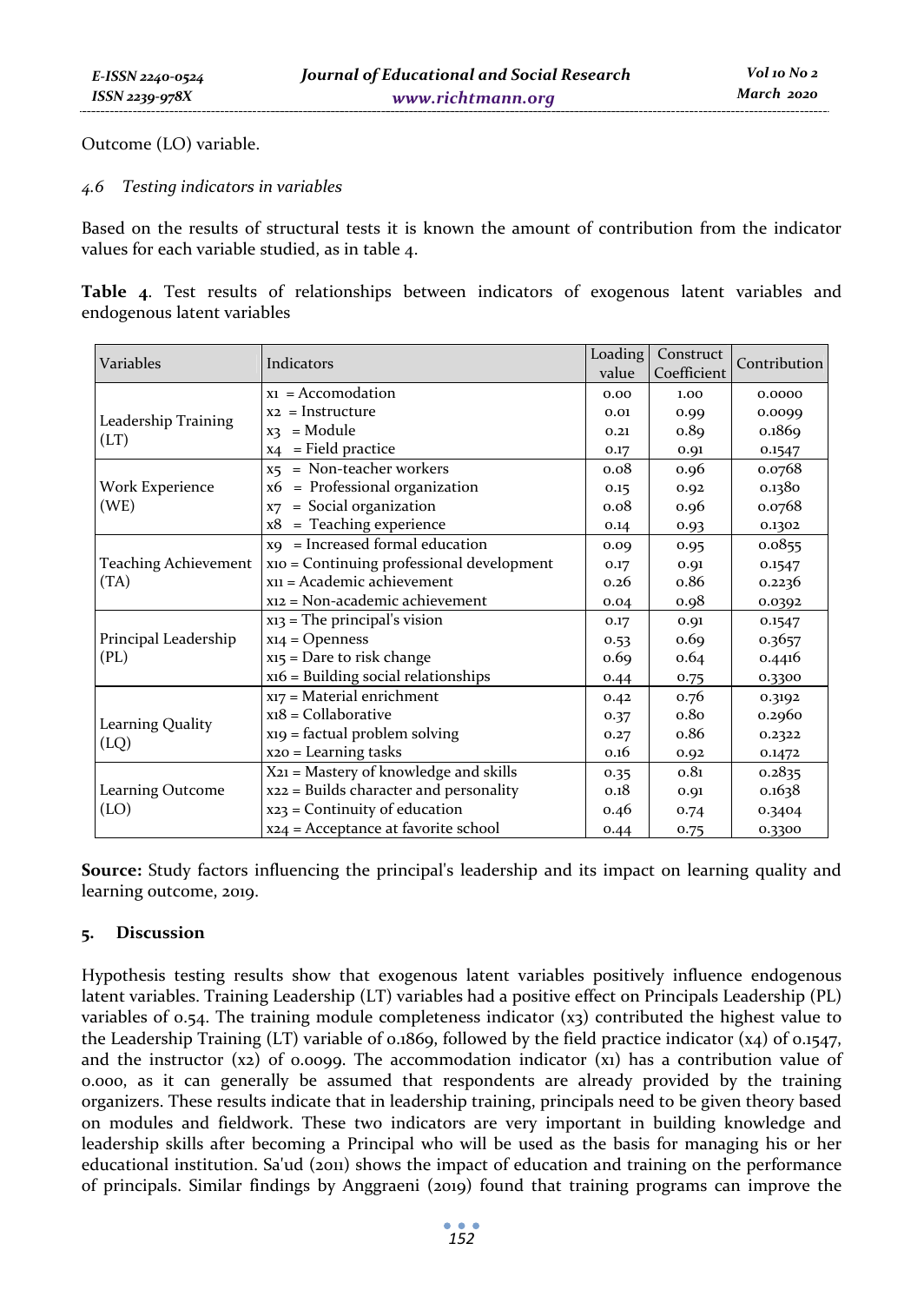knowledge, performance, and index of school principals.

The Work Experience (WE) variable had a positive effect on Principals Leadership (PL) with a coefficient value of 0.49. In these WE variables, indicators of participation in professional organizations (x6) accounted for the highest value of 0.1380, followed by experience of teachers (x8) 0.1302, non-teachers  $(x5)$  and social workers  $(x7)$  0.0768. From the contribution of indicators in these WE variables, it appears that experience in professional and teaching organizations has important implications for developing principals' leadership. Participation in professional organizations provides knowledge and skills in managing schools, while teacher experience provides a basis for understanding teaching work. The rules require a prospective principal to have at least six years' experience (Minister of Education and Culture Regulation No. 16/2018) with the aim of establishing a role as motivator, facilitator, mentor, assistant, and supervisor. Hartini (2012) identified work experience as one of the factors affecting school performance. Satriadi (2016) also found the positive influence of principals on teacher performance, especially in establishing a supportive role for learning.

The Teaching Achievement (TA) variable had a positive effect on the Principals Leadership (PL) with a coefficient value of 0.55. The most important indicators of TA variables were teacher academic achievement (x10) 0.2236, followed by continuous professional development / CPD (x11) 0.1547, formal education improvement  $(x9)$  0.0855, and non-academic achievement  $(x12)$  of 0.0392. There is no provision that explicitly mentions the requirements for teacher achievement in the appointment of a principal. The rule stipulates that a prospective principal must have a "Good" job performance assessment for the last 2 (two) years (Minister of Education and Culture Regulation No. 06/2018). The results of these assessments are often made by competent officials who are subjective and more focused on fulfilling routine tasks, discipline, and administrative equipment. However, the interview found that academic achievement (e.g., winning a science writing competition, as a national training instructor, etc.) and ongoing professional development efforts (for example: enhancing knowledge and skills and teaching from a variety of sources, earning credit points for career advancement, were active conducting class action research, student achievement, etc.) as a consideration in the recruitment of a principal. Indicators of improving formal education of teachers are lacking in priority because and already specified in the rule should have at least a background in undergraduate education (National Minister of Education Regulation No. 06/2018). Non-academic performance (for example: being a sports coach that brings students to the competition, active in extracurricular activities, and more) is considered to be a priority in the recruitment of principals.

Leadership Principles (PL) as endogenous latent variables influence the exogenous latent variables of LT, WE, and TA. On the other hand PL becomes an exogenous latent variable that influences latent variables Learning Quality (LQ) and Learning Outcome (LO). Data processing results indicate that PL variables have a positive effect on LQ of 0.62 and LO of 0.68. Among the indicators of PL indicators that contributed the most was the risk of risk for change to improvement  $(x_{15})$  of 0.4416, followed by an openness indicator  $(x_{14})$  of 0.3657, the construction of social relations between school and outside (x16) schools of 0.3300, and the principal's vision (x13) of 0.1547. Teacher respondents perceived that an important element of school management by principals was the courage to take risks for change and to improve the quality of education, despite the failure and threatening of their status. Schools will not improve if school management is more passive, stuck in the routine, poorer creative, and more. Another important element of the principals 'leadership is openness, whether it is to respect others' opinions, to involve staff in decision making, and to manage aspects of other schools (including financial management). Principals also need to have the ability to build relationships that are harmonious, friendly, and supportive of each other and other outside of the school (especially parents). The principal's vision lacks priority in leadership, as it is already owned by the school.

LQ is an exogenous latent variable that has a positive effect on LO latency variable of 0.75. The LQ effect coefficient on LO is largest compared to the influence of exogenous latent variables on other endogenous latent variables. The material enrichment indicator (x17) contributed the highest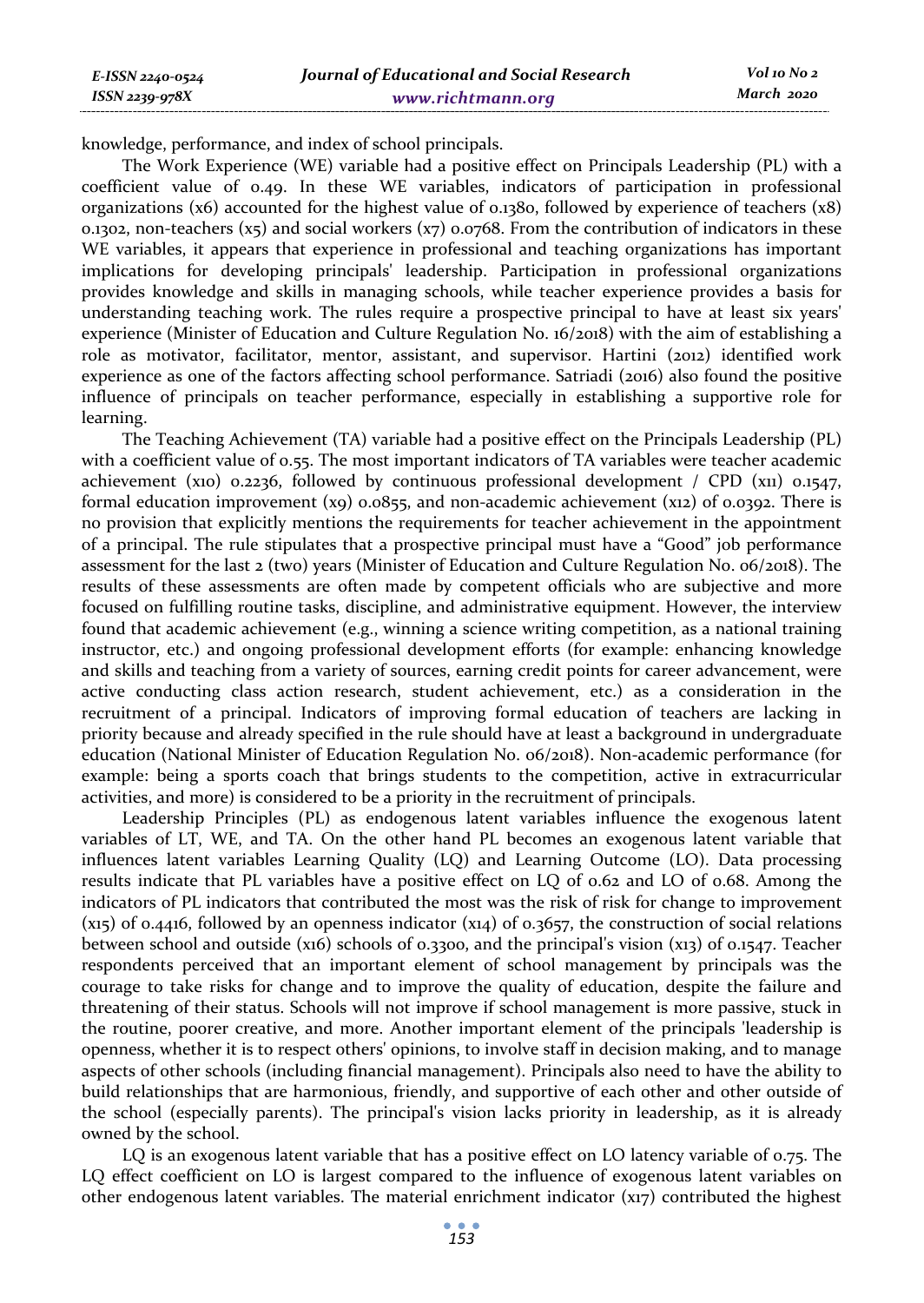*E-ISSN 2240-0524 ISSN 2239-978X*

value of 0.3192 to the LQ variable, followed by the collaborative (x18) of 0.2960, factual problem solving (x19) of 0.2322, and daily tasks (x20) of 0.1472. These results show that enriching the material is an important part of building quality learning, while demonstrating the ongoing professional, creative, and professional development of teachers. These actions will then lead to a collaborative learning approach between students in recognizing and understanding their concepts, theories, and applications in solving factual problems. Homework, summarizing books, practice questions, and so on are more individualistic, time-consuming, less reflective of quality of learning, less improving student understanding of teaching materials, less collaborative, and often less impacting student learning. In the latter context quality learning has a positive impact on student learning. Education continuity indicator (x23) contributed the highest LO to the variable of 0.3404, followed by favorite school (x24) of 0.3300, mastery of knowledge and skills (x21) of 0.2835, and the builds strong character and personality (x22) of 0.1638.

# **6. Conclusion**

This study shows that exogenous latent variables Training Leadership (TL), Work Experience (WA), and Teaching Achievement (TA) have a positive effect on latent variables endogenous Leadership Principals (LP). The acquisition of training leads to an understanding of the concepts and theories of leadership, as well as to the fieldwork that principals can later use for consideration and reference in managing their educational institutions. On the other hand, membership of the organization of principals (in Indonesia called: Principals Working Group) serves as a vehicle for enhancing knowledge and leadership skills, through sharing of experiences between principals and efforts to solve school management issues and barriers. In the context of learning, recruitment of principals from well-respected teachers and constantly developing self-proficiency will bring the ability to appreciate, understand, and provide the help and guidance needed to their teachers.

Furthermore, the Principal Leadership (LP) has a positive effect on Learning Quality (LQ) and Learning Outcome (LO). All of the above is a strong foundation for principals to make the right decision to make changes and to make school progress, as well as openness, efforts to build mutually supportive working relationships, and achieve school vision. The study also found that principals who were able to improve the quality of their learning had a positive impact on the educational continuity of students, admitting to favorite schools, developing knowledge and skills, and building strong student character and personality

It is recommended that the selection and recruitment of principals be necessary to consider LT, WE, and LA variables, in particular the implementation of leadership training and funding assistance to participate in the principal's professional organization. Efforts to develop knowledge and leadership skills need to emphasize the importance of decision-making and risk in school management to make change and progress in the school, increase staff openness and involvement in decision-making, open access to school education, and build collaborative relationships within and outside the school. Courage in decision making needs to be aimed at improving the quality of learning, so it is expected to have a direct impact on student learning outcomes. The failure is an experience that needed to be improved to achieve the goals and the success of the school.

### **References**

Agung, I. (2010). The Effect of Organizational Culture, Leadership, and Work Motivation on the Performance of School Teachers Plus in DKI Jakarta Province, Dissertation, Jakarta State University.

Agung, I., Subroto, G. (2010). The Role of Non-Economic Factors in the Implementation of Education, Journal of Education and Culture, Vol. 16 (2), 118 – 130. http://garuda.ristekdikti.go.id/author/view/678116

 Agung, I. (2017). Competent and Professional Teachers: 21st Century Perspectives, Oration of Research Professor, Indonesian Institute of Knowledge - MOEC Republic of Indonesia.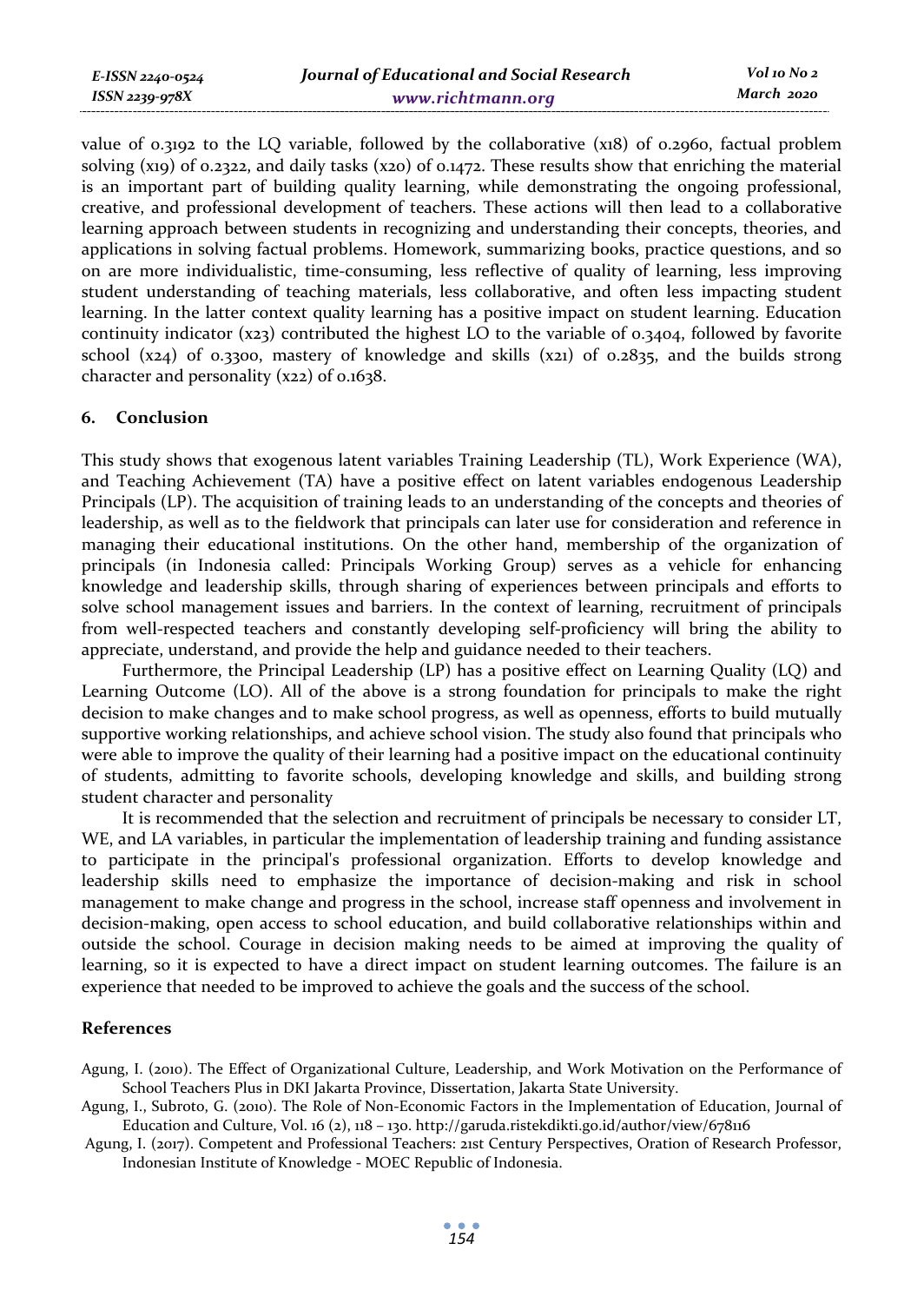Agung, I. (2018). The Influences of principal leadership, teacher learning characteristic, and utilization facilities on student thinking skill, International Journal of Educational Policy Research and Review, Vol. 5 (9), 166 – 173. https://doi.org/10.15793/ IJEPRR/18/019

Anderson, T. D. (1998). Transforming Leadershi*p*, New York Washington D.C: St. Lucie Press.

Anggraeni, E. (2019). Effectiveness of the Training and Development Competency Development Program of the SMPN Sub-District Headquartered in Purbalingga Regency, Thesis, Faculty of Education and Teaching of Purwokerto State Islamic Religious Institutions.

- Chanthea, O. (2013). Principal's Leadership in Improving Teacher Discipline, Journal of Humanities Education, Vol. 1 (4), 396-404.
- Dahl, R. L. (2003). Management, Jakarta: Gramedia, 2002.
- Emmanouil, K., Osia MA, A., Paraskevi-Ioanna, L. (2014). The Impact of Leadership on Teachers' Effectiveness, International Journal of Humanities and Social Science Vol. 4 (7.1), 34 – 39. http://www.ijhssnet.com/journals/Vol\_4\_No\_71\_May\_ 2014/5.pdf
- Fadhli, M. (2016). Principal Effective Leadership in Creating Effective Schools. Journal Tarbiyah, Vol. 23 (1), 23 44.
- Ferdinand, A. (2006). Structural Equation Modeling in Management Research: Application of Complex Models in Research for Master Thesis and Doctoral Dissertations. Semarang: Diponegoro University Publisher Agency. Goleman, D. (2003). Emotional Intelligence, Jakarta: Gramedia Publisher.

- Hair Jr. J. F., William C., Black Ba. J., Babin R. E. A. (2010). Multivariate Data Analysis, United States: Pearson Hartini, S. (2012). Influence of Academic Qualifications, Work Experience and Motivation on Performance of Principal of Wiradesa District Primary School in Pekalongan District, JMP, Vol. 1 (3), 331 – 344. https://media.neliti.com/ media/publications/111864-ID-pengaruh-kualifikasi-akademik-pengalaman. pdf
- Ishaq, Yusrizal, Bahrun. (2016). Principal Leadership in Improving Teacher Performance at Meulaboh 4 State High School and Meulaboh 3 State High School. Postgraduate Syiah Kuala University: Journal of Educational Administration,  $4(1)$ : 32 - 46.
- ISTE. (2008). National Educational Technology Standards (NETS•T) and Performance Indicators for Teachers. Singapore: International Society for Technology in Education.
- Ivancevich, J., Konopaske, R., & Matteson, M. (2007). Organization Behaviour and Management. New York: McGraw-Hill Irwin.
- Johnson, E. I. (2007). Contextual Teaching Learning, Kaifa Publisher.
- Kurniawati, F. (2016). The Influence of Principal Leadership and Teacher Competence on Student Achievement in Muhammadiyah Elementary School 2015/2016 Academic Year, Faculty of Teacher Training and Education, Muhammadiyah University, Surakarta. http://eprints.ums.ac.id/44654/23/naskahpublikasi. pdf
- Leithwood K., Leonard L., Sharratt L. (1998). Fostering Conditions Organizational Learning in Schools. Educational Administration Quarterly. (34) 2.
- Listyasari, E. (2013). Effects of Principal Leadership and Teacher Performance on Student Achievement in State High Schools in Tasikmalaya City, Scientific Journal of Postgraduate Educational Administration, Vol. I | (1), 9 - 16. https://jurnal.unigal. ac.id/index.php/adpen/article/view/154/143
- Luthans, F. (2014). Organizational Behavior, New York: McGraw-Hill, Inc.
- Mbeu La Ode, Anwar, M. 2011. Development of Effective Principal Models, Journal Education and Culture, Vo. 17  $(2), 215 - 224.$
- Mutiara C.A.H., Sulton D., Irawan, S. (2017). The Role of the Principal in Improving the Quality of Education (Case Study at Baitul Jannah Islamic Integrated Elementary School Bandar Lampung). Journal Educational Quality Manage,  $5(1):1 - 9$ .
- Nanus, B. (2004). Visioner leadership, Jakarta: Prenhallindo
- Pearlman, B. (2006).  $21^{st}$  Century Learning in Schools A Case Study of New Technology High School in Napa, CA. New Directions for Youth Development.
- Minister of Education and Culture Regulation of Republic of Indonesia No. 06/2018 on the Assignment of Teachers as Principal.
- Rini, I. S., Nurhaeni, I. D. A., Indrawati, C. D. S. (2019). The effect of the style of the principal's leadership towards the teachers' performance through work motivation at vocational high schools. International Journal of Educational Research Review,4(1),97-105. https://dergipark.org.tr/tr/download/article-file/ 580596
- Salwa, Kristiawan, K., Lian, B. (2019). The Effect Of Academic Qualification, Work Experience And Work Motivation Towards Primary School Principal Performance, International Journal of Scientific & Technology Research, Vol. 08 (08), 969 – 980. https://www.researchgate.net/publication/335420764\_The\_Effect\_Of\_Academic\_ Qualification\_Work\_Experience\_And\_Work\_Motivation\_Towards\_Primary\_School\_Principal\_Performance